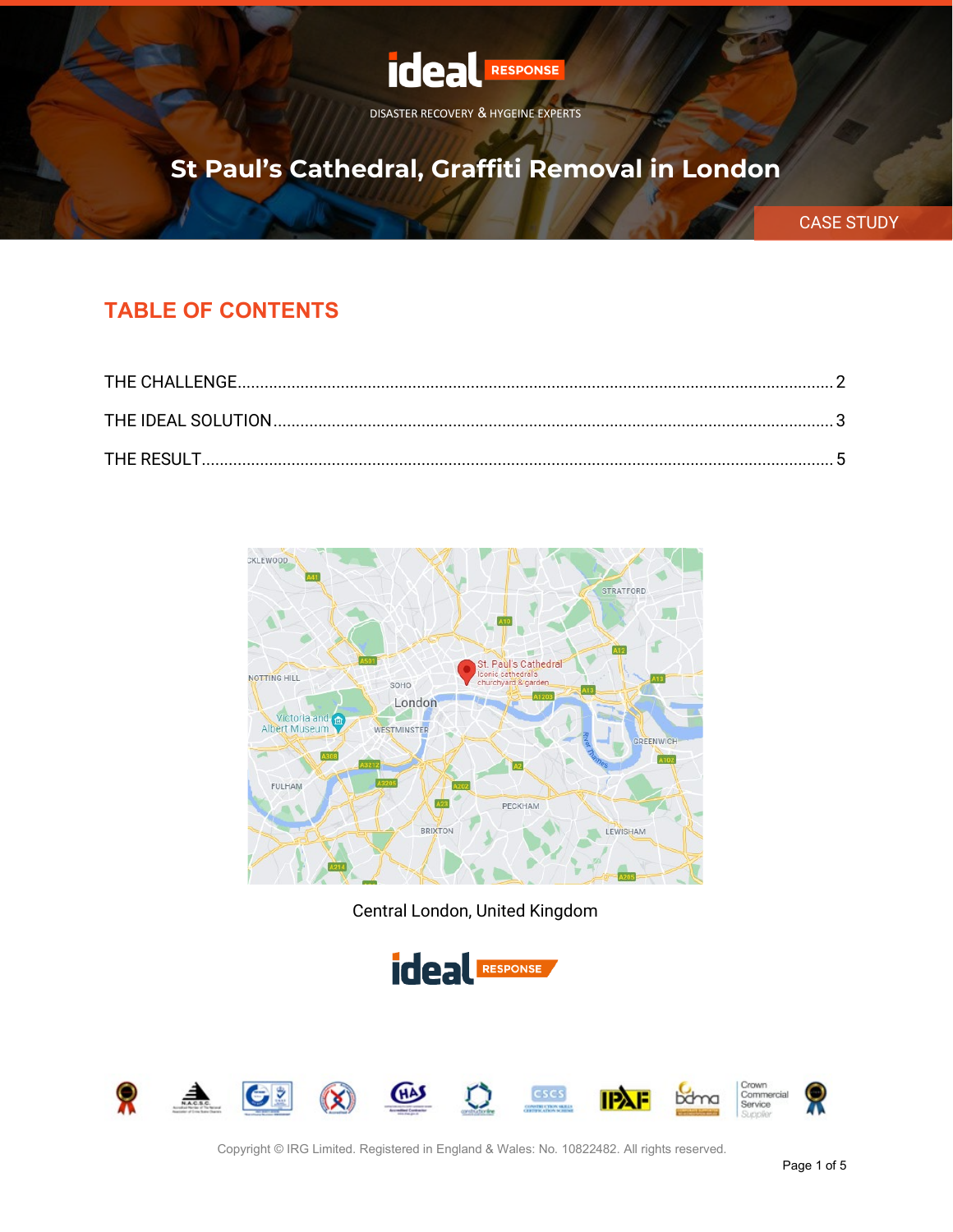

### **St Paul's Cathedral, Graffiti Removal in London**

CASE STUDY

### <span id="page-1-0"></span>**THE CHALLENGE**

There are two types of graffiti. On the one hand, you have the new wave of artists that use their talents in creative ways, often to convey powerful messages and social commentary. Banksy, of course, is the most famous example but there are plenty of other street artists out there that are expressing themselves via this medium. You may often find entire areas of our cities that have been brightened up with this form of art, even making them desirable tourist attractions in many cases.

Then there is the other kind of graffiti – the vandalism. A great blight on cities all over the UK, we all too often see beautiful buildings completely ruined by mindless tagging and indiscriminate scribbles. It sucks the life out of an area and will often encourage other vandals to add their input – before you know it, everywhere is covered.

This is bad enough when it happens in any area, but when the target of graffiti is a building that is of significant cultural, historical, and religious importance, it is incredibly important that the situation is addressed as quickly and as thoroughly as possible. If you are in a similar situation, we recommend contacting a [professional graffiti removal company](https://www.idealresponse.co.uk/graffiti-removal/) to attend and remediate the affected areas sooner rather than later.



[01622 735 071](tel:01622735071)

[https://www.idealresponse.co.uk](https://www.idealresponse.co.uk/?utm_source=pdf&utm_medium=footer&utm_campaign=case_study)

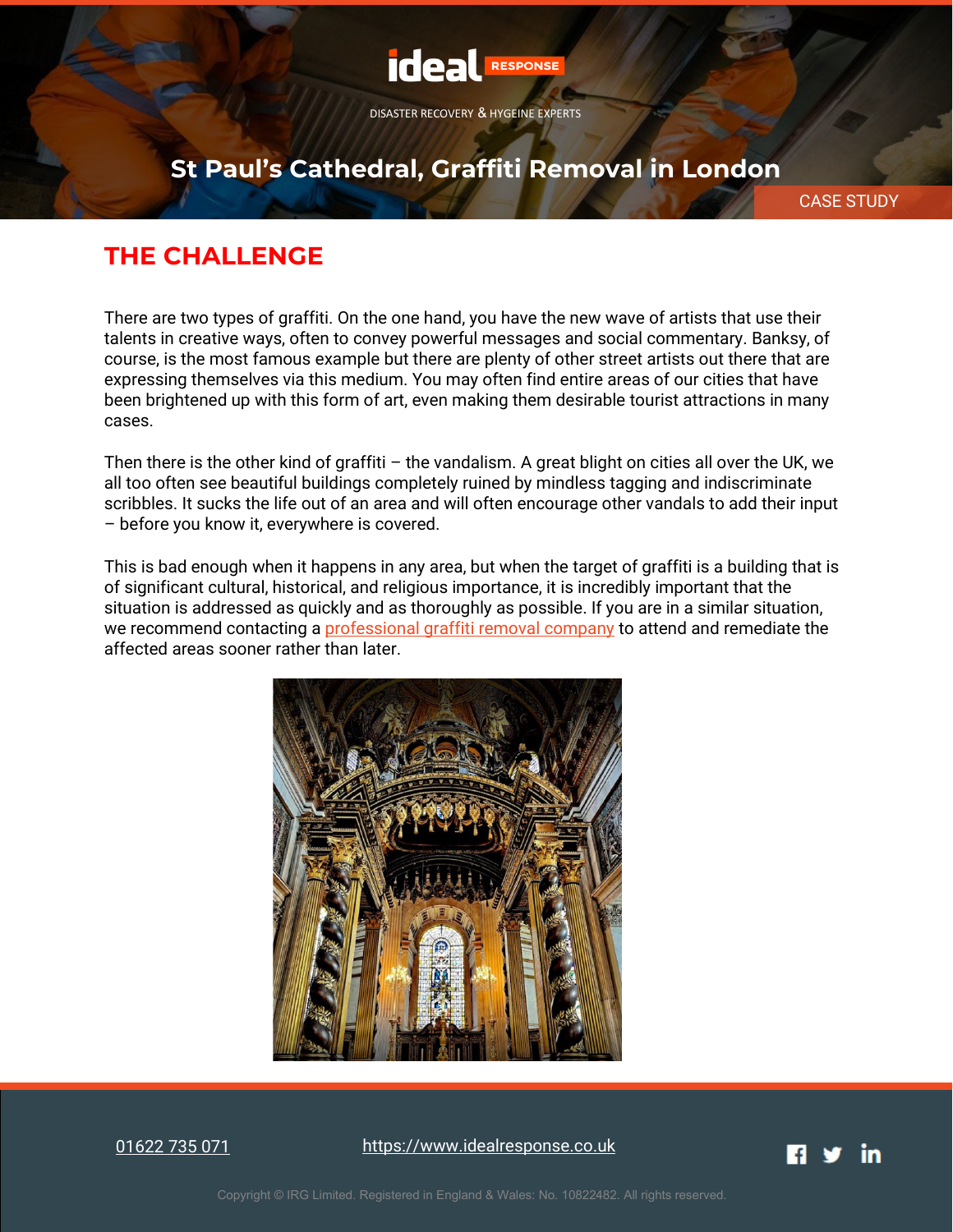

# **St Paul's Cathedral, Graffiti Removal in London**

CASE STUDY

When the Clerk of the Works of St Paul's Cathedral was alerted to an 'extensive' graffiti attack on the building recently, they knew that they needed to act quickly. Their first job was to call the police – graffiti is, of course, an offence and the authorities had to be alerted. The Police took the forensic evidence that they needed from the scene.

Now the priority was to get the graffiti removed. They needed a company to come and get the job done as quickly as possible, but they also needed a company that would respect and protect the building to the highest possible standards.

They called [Ideal Response.](https://www.idealresponse.co.uk/)

### <span id="page-2-0"></span>**THE IDEAL SOLUTION**

When we received the call, we knew that we had to act fast. There are few more recognisable, and important, buildings in the country, and we knew that we had to get to work as quickly as possible. Due to the offensive nature of the vandalism, time really was of the essence.

With that in mind, our team was at the scene within two hours of the call from the Clerk of the Works, much to their delight. We were shown to the areas that needed our attention so that we could see the extent of the damage. As you can see from the photos, there was a lot of work that needed to be done.

It was here that we ran into a major problem – there was no water supply available on site. For, what we are pretty sure is the first time, we have Charles II and Christopher Wren to thank for our solution…



[01622 735 071](tel:01622735071)

[https://www.idealresponse.co.uk](https://www.idealresponse.co.uk/?utm_source=pdf&utm_medium=footer&utm_campaign=case_study)

in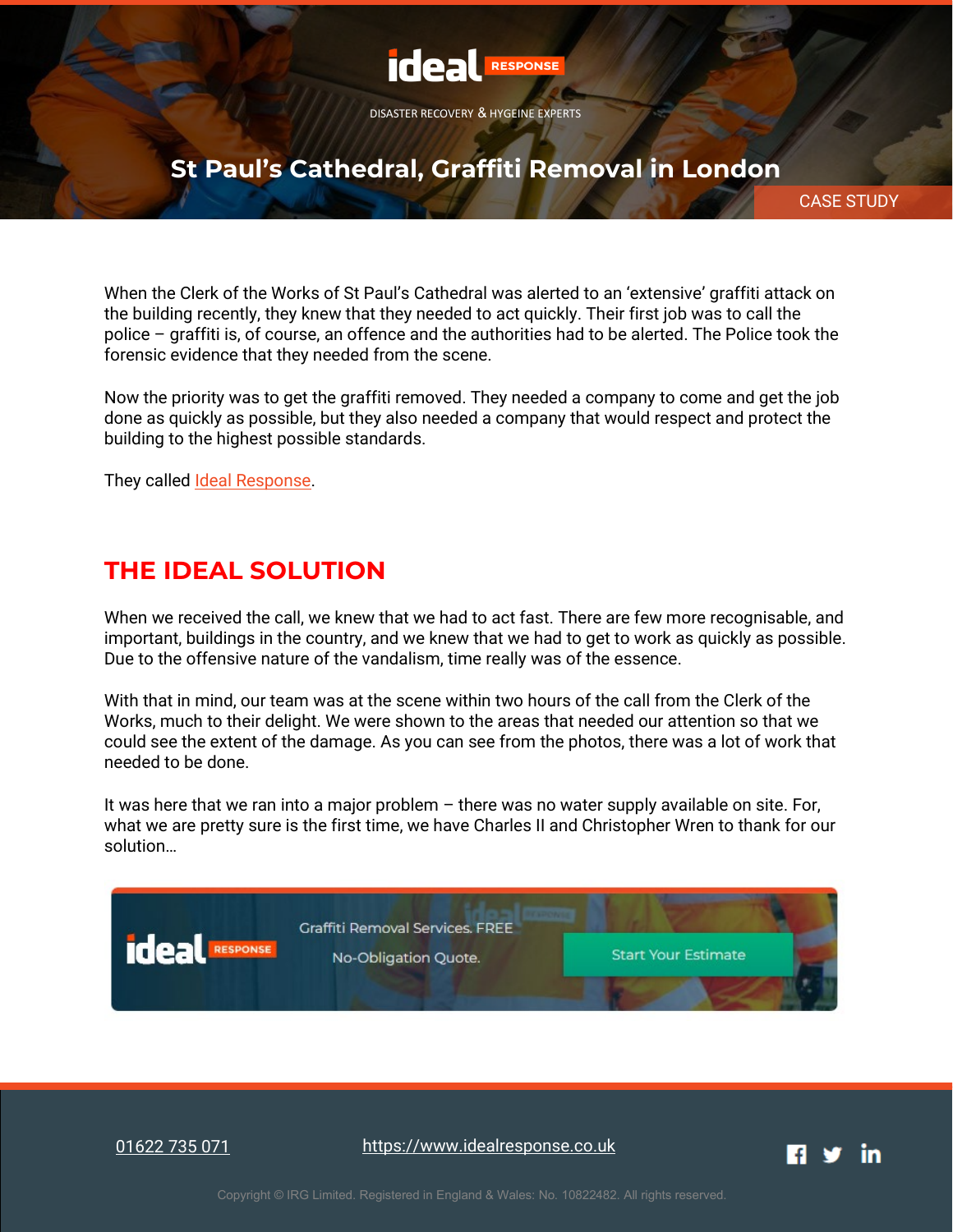

### **St Paul's Cathedral, Graffiti Removal in London**

CASE STUDY

During the rebuilding in the wake of the Great Fire of London, extra water hydrants were installed to protect the Cathedral in the event of future fires. It was one of these hydrants, or at least their modern replacements, that we were able to use for our water supply to start our work.

Now it was time to utilise our industry leading DOFF Steam Cleaning system. We chose this system because of the delicate nature of this, nearly 350-year-old, building. The DOFF system relies purely upon water – no chemicals at all – albeit at high temperatures (up to  $150^{\circ}$ C), which makes it perfect when you want to ensure that you aren't causing any damage to the building.

To reach the affected areas that were high up, the Cathedral kindly provided us with some scaffolding, which made our job much easier. We were then able to use our specialist equipment at full capacity.

In order to remove every trace of graffiti, we applied paint remover by hand to small areas of more stubborn paint that had been splashed up the exterior walls. Again, the scaffolding came in handy here.



[01622 735 071](tel:01622735071)

[https://www.idealresponse.co.uk](https://www.idealresponse.co.uk/?utm_source=pdf&utm_medium=footer&utm_campaign=case_study)

in